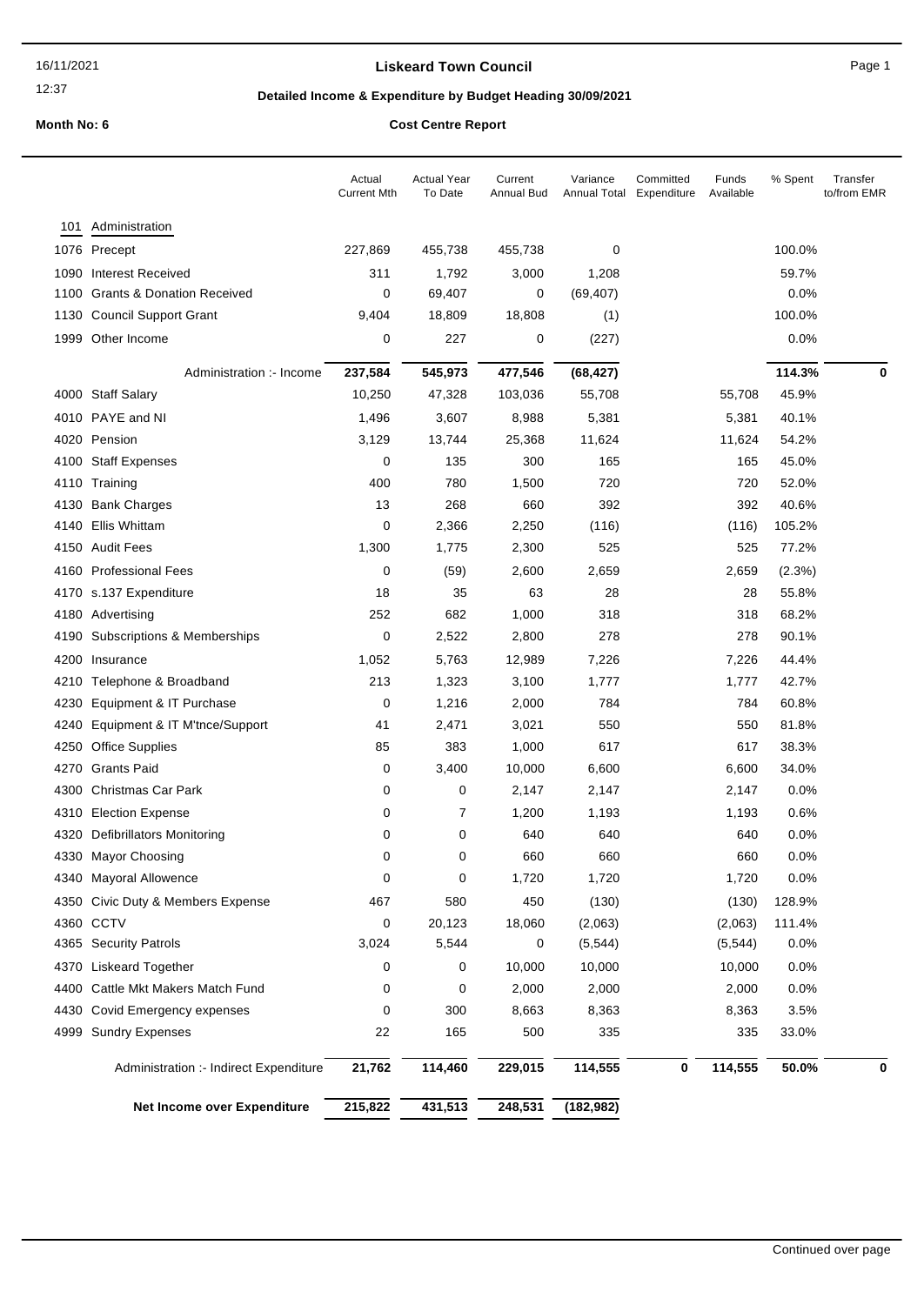### **Liskeard Town Council Council Page 2**

### **Detailed Income & Expenditure by Budget Heading 30/09/2021**

**Month No: 6 Cost Centre Report**

### Actual Year To Date Current Annual Bud Variance Annual Total Expenditure Committed Funds Available Actual Current Mth % Spent Transfer to/from EMR 107 ERDF-CMM Revenue Project 4034 D1-Recruitment Costs 226 226 0 (226) (226) 0.0% 4036 D2-Legal Fees 2,045 2,045 0 (2,045) (2,045) 0.0% ERDF-CMM Revenue Project :- Indirect Expenditure **2,271 2,271 0 (2,271) 0 (2,271) 0 Net Expenditure (2,271) (2,271) 0 2,271** 202 C&E 1100 Grants & Donation Received 100 100 0 100 0 100 0 100 0.0% 1999 Other Income 20 120 0 (120) 0.0% C&E :- Income **120 220 0 (220) 0** 4000 Staff Salary 18,300 17.4% 3,122 16,477 34,777 18,300 18,300 18,300 17.4% 4010 PAYE and NI 162 375 931 556 556 40.2% 4020 Pension 1,046 2,573 6,503 3,930 3,930 39.6% 4500 Events 602 (1,398) 3,000 4,398 4,398 (46.6%) 4520 Marketing & Consultation 0 320 1,500 1,180 1,180 21.3% 4530 Newsletter **120 12 12 13 130 14,000 14,000 14,000 14,000** 14,000 160% 4570 Website & Email 432 1,350 3,350 2,000 2,000 40.3% 4580 TIC Expenses 0 41 750 709 709 5.5% 4590 Cycle Parking  $\begin{array}{cccc} 0 & 0 & 1,500 & 1,500 & 1,500 \end{array}$  1,500 0.0% C&E :- Indirect Expenditure **5,364 19,738 56,311 36,573 0 36,573 35.1% 0 Net Income over Expenditure (5,244) (19,518) (56,311) (36,793)** 212 Tourist Information Centre 1200 TIC Ticket Sales 6 18 0 18 0 18 1200 18 1200 18 1200 18 1210 TIC Stock Sales 1,016 3,043 0 (3,043) 0.0% 1220 TIC Commission & Fees  $\begin{array}{ccc} 4 & 46 & 0 & (46) & (47) \\ 1 & 4 & 46 & 0 & (48) \end{array}$ 1999 Other Income 0 0 1,500 1,500 0.0% Tourist Information Centre :- Income **1,021 3,107 1,500 (1,607) 207.1% 0** 4250 Office Supplies  $0$  27 0 (27) (27) 0.0% 4620 TIC Stock Cost 674 1,445 0 (1,445) (1,445) 0.0%

|     |                                                    |     |       |             | $\cdots$ |   | $\cdots$ |      |   |
|-----|----------------------------------------------------|-----|-------|-------------|----------|---|----------|------|---|
|     | 4640 TIC Card Fees                                 | 13  | 37    | 0           | (37)     |   | (37)     | 0.0% |   |
|     | Tourist Information Centre :- Indirect Expenditure | 687 | 1,510 | $\mathbf 0$ | (1, 510) | 0 | (1, 510) |      | u |
|     | Net Income over Expenditure                        | 333 | 1.597 | 1,500       | (97)     |   |          |      |   |
| 222 | Museum                                             |     |       |             |          |   |          |      |   |
|     | 1100 Grants & Donation Received                    | 0   | 1,718 | 0           | (1,718)  |   |          | 0.0% |   |
|     | 1280 Museum Donations Received                     | 10  | 198   | 0           | (198)    |   |          | 0.0% |   |
|     | Museum :- Income                                   | 10  | 1,916 | 0           | (1, 916) |   |          |      | u |
|     |                                                    |     |       |             |          |   |          |      |   |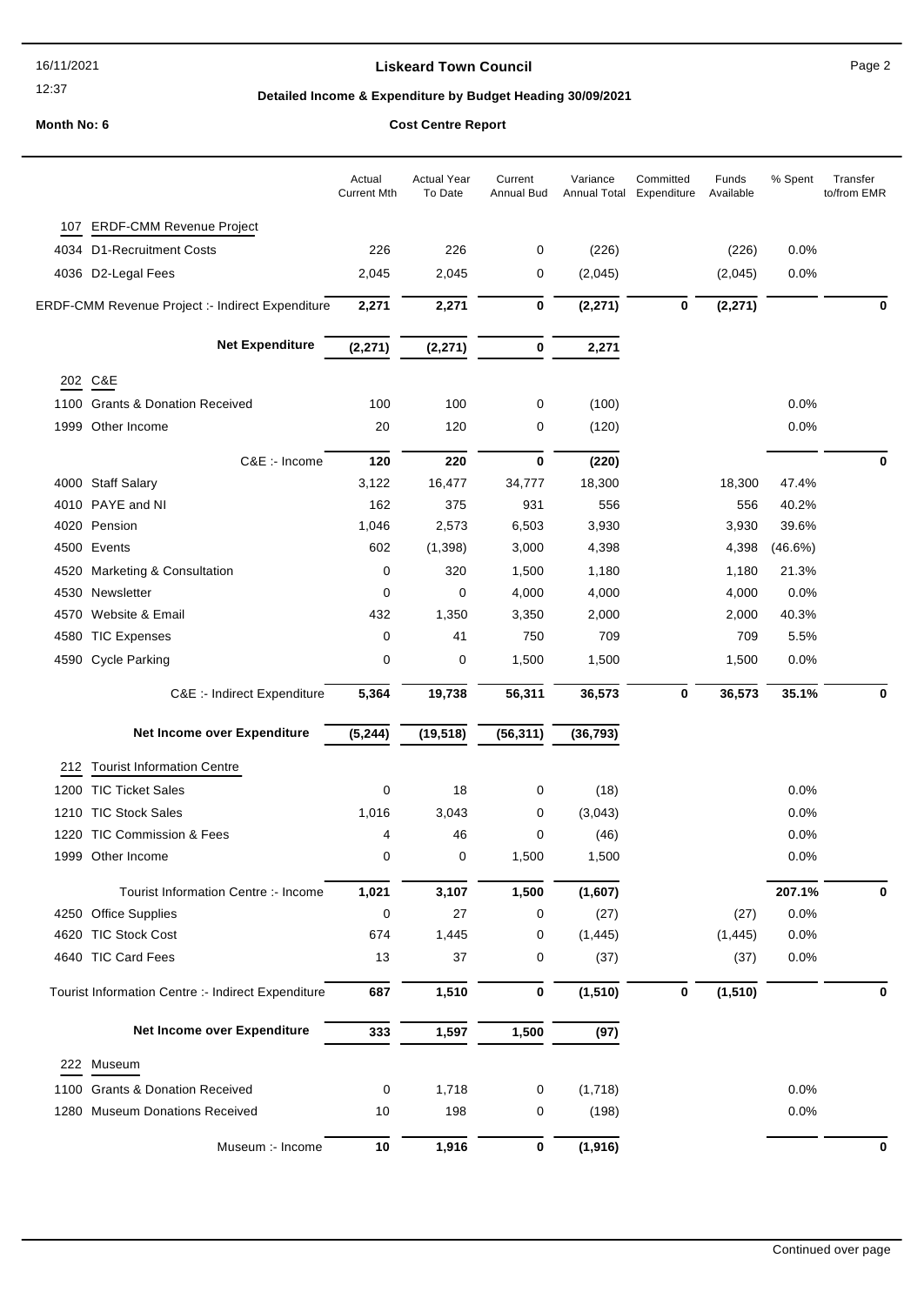### **Liskeard Town Council Canadian Council** Page 3

# **Detailed Income & Expenditure by Budget Heading 30/09/2021**

|      |                                       | Actual<br><b>Current Mth</b> | <b>Actual Year</b><br>To Date | Current<br>Annual Bud | Variance<br>Annual Total | Committed<br>Expenditure | Funds<br>Available | % Spent   | Transfer<br>to/from EMR |
|------|---------------------------------------|------------------------------|-------------------------------|-----------------------|--------------------------|--------------------------|--------------------|-----------|-------------------------|
|      | 4180 Advertising                      | 0                            | 0                             | 100                   | 100                      |                          | 100                | 0.0%      |                         |
| 4190 | Subscriptions & Memberships           | 0                            | (13)                          | 500                   | 513                      |                          | 513                | $(2.6\%)$ |                         |
| 4230 | Equipment & IT Purchase               | 0                            | 2,494                         | 0                     | (2, 494)                 |                          | (2, 494)           | 0.0%      |                         |
| 4240 | Equipment & IT M'tnce/Support         | 0                            | 0                             | 200                   | 200                      |                          | 200                | 0.0%      |                         |
| 4250 | <b>Office Supplies</b>                | 0                            | 0                             | 300                   | 300                      |                          | 300                | 0.0%      |                         |
| 4260 | Repairs & Maintenance                 | 0                            | 72                            | 300                   | 228                      |                          | 228                | 24.2%     |                         |
| 4760 | <b>Volunteer Expense</b>              | 109                          | 156                           | 2,500                 | 2,344                    |                          | 2,344              | 6.2%      |                         |
| 4825 | <b>Building Improvements</b>          | 0                            | 2,174                         | 2,500                 | 326                      |                          | 326                | 87.0%     |                         |
|      | 4830 Museum Sundry                    | 0                            | 9                             | 100                   | 91                       |                          | 91                 | 9.5%      |                         |
|      | Museum :- Indirect Expenditure        | 109                          | 4,892                         | 6,500                 | 1,608                    | 0                        | 1,608              | 75.3%     | 0                       |
|      | Net Income over Expenditure           | (99)                         | (2,976)                       | (6, 500)              | (3, 524)                 |                          |                    |           |                         |
| 303  | Facilities                            |                              |                               |                       |                          |                          |                    |           |                         |
| 1100 | <b>Grants &amp; Donation Received</b> | 0                            | 1,209                         | 1,185                 | (24)                     |                          |                    | 102.0%    |                         |
| 1340 | <b>FiT Tariff Receipts</b>            | 0                            | 2,997                         | 4,750                 | 1,753                    |                          |                    | 63.1%     |                         |
| 1999 | Other Income                          | (89)                         | 114                           | 0                     | (114)                    |                          |                    | 0.0%      |                         |
|      | Facilities :- Income                  | (89)                         | 4,319                         | 5,935                 | 1,616                    |                          |                    | 72.8%     | 0                       |
|      | 4000 Staff Salary                     | 9,213                        | 44,932                        | 106,664               | 61,732                   |                          | 61,732             | 42.1%     |                         |
|      | 4010 PAYE and NI                      | 766                          | 1,911                         | 5,351                 | 3,441                    |                          | 3,441              | 35.7%     |                         |
| 4020 | Pension                               | 2,644                        | 6,882                         | 19,946                | 13,064                   |                          | 13,064             | 34.5%     |                         |
| 4260 | Repairs & Maintenance                 | 0                            | 294                           | 0                     | (294)                    |                          | (294)              | 0.0%      |                         |
| 4710 | Compliance & Servicing                | 257                          | 257                           | 0                     | (257)                    |                          | (257)              | 0.0%      |                         |
| 4900 | Consumables (House Keeping)           | 273                          | 1,002                         | 1,200                 | 198                      |                          | 198                | 83.5%     |                         |
| 4910 | <b>Refurbishment Project</b>          | 0                            | 825                           | 0                     | (825)                    |                          | (825)              | 0.0%      | 825                     |
| 4920 | Footpath Mainenance                   | 0                            | 570                           | 1,140                 | 570                      |                          | 570                | 50.0%     |                         |
| 4932 | Dog/litter bin servicing              | 0                            | 0                             | 780                   | 780                      |                          | 780                | 0.0%      |                         |
| 4940 | <b>Weed Spraying</b>                  | 0                            | 1,977                         | 3,500                 | 1,523                    |                          | 1,523              | 56.5%     |                         |
|      | 4950 Fountain/Pipewell/War Memorial   | 0                            | 0                             | 1,500                 | 1,500                    |                          | 1,500              | 0.0%      |                         |
|      | 4965 Covid-19 Internal Expenditure    | 0                            | 100                           | 3,000                 | 2,900                    |                          | 2,900              | 3.3%      |                         |
|      | 4999 Sundry Expenses                  | 3                            | 40                            | 0                     | (40)                     |                          | (40)               | 0.0%      |                         |
|      | 5150 Grounds Maintenance              | 0                            | 120                           | 0                     | (120)                    |                          | (120)              | 0.0%      |                         |
|      | Facilities :- Indirect Expenditure    | 13,156                       | 58,909                        | 143,081               | 84,172                   | $\pmb{0}$                | 84,172             | 41.2%     | 825                     |
|      | Net Income over Expenditure           | (13, 245)                    | (54, 589)                     | (137, 146)            | (82, 557)                |                          |                    |           |                         |
| 6000 | plus Transfer from EMR                | 0                            | 825                           |                       |                          |                          |                    |           |                         |
|      | <b>Movement to/(from) Gen Reserve</b> | (13, 245)                    | (53, 764)                     |                       |                          |                          |                    |           |                         |
|      |                                       |                              |                               |                       |                          |                          |                    |           |                         |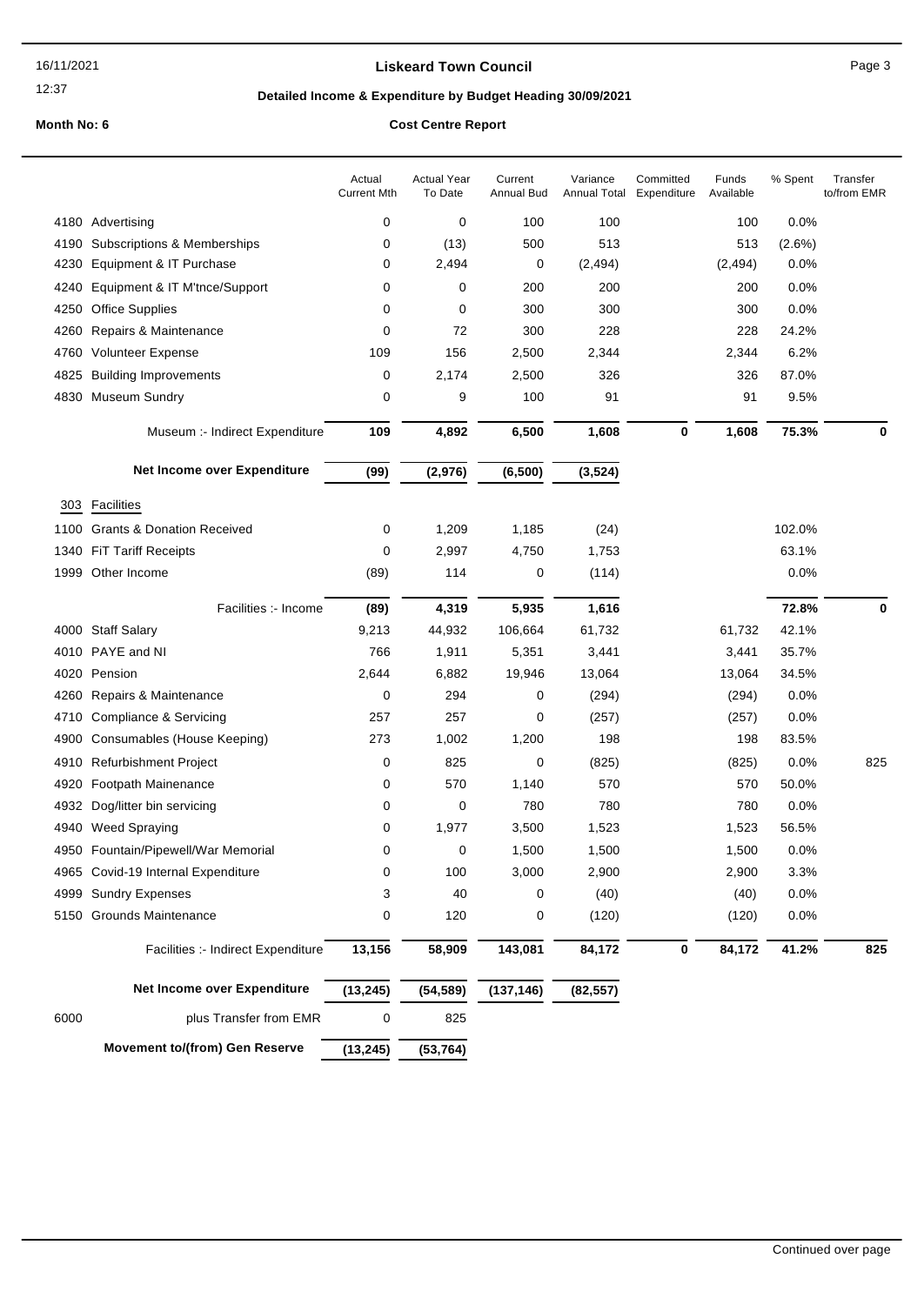### **Liskeard Town Council Canadian Council** Page 4

# **Detailed Income & Expenditure by Budget Heading 30/09/2021**

|          |                                     | Actual<br><b>Current Mth</b> | <b>Actual Year</b><br>To Date | Current<br>Annual Bud | Variance  | Committed<br>Annual Total Expenditure | Funds<br>Available | % Spent | Transfer<br>to/from EMR |
|----------|-------------------------------------|------------------------------|-------------------------------|-----------------------|-----------|---------------------------------------|--------------------|---------|-------------------------|
| 323      | Public Hall                         |                              |                               |                       |           |                                       |                    |         |                         |
|          | 1370 Public Hall Receipts           | 270                          | 875                           | 0                     | (875)     |                                       |                    | 0.0%    |                         |
| 1380     | <b>Discounted Receipts</b>          | 2,103                        | 4,849                         | 1,300                 | (3, 549)  |                                       |                    | 373.0%  |                         |
|          | 1390 Standard Receipts              | 1,339                        | 5,025                         | 900                   | (4, 125)  |                                       |                    | 558.3%  |                         |
|          |                                     |                              |                               |                       |           |                                       |                    |         |                         |
|          | Public Hall :- Income               | 3,711                        | 10,748                        | 2,200                 | (8, 548)  |                                       |                    | 488.6%  | 0                       |
| 4260     | Repairs & Maintenance               | 3,378                        | 5,628                         | 3,500                 | (2, 128)  |                                       | (2, 128)           | 160.8%  |                         |
| 4670     | <b>Business Rates</b>               | 1,148                        | 6,885                         | 12,166                | 5,281     |                                       | 5,281              | 56.6%   |                         |
| 4680     | Electricity                         | 0                            | 239                           | 3,000                 | 2,761     |                                       | 2,761              | 8.0%    |                         |
| 4690 Gas |                                     | 2                            | 1,387                         | 2,000                 | 613       |                                       | 613                | 69.3%   |                         |
|          | 4700 Water                          | 0                            | 0                             | 2,000                 | 2,000     |                                       | 2,000              | 0.0%    |                         |
| 4710     | Compliance & Servicing              | 532                          | 1,405                         | 4,500                 | 3,095     |                                       | 3,095              | 31.2%   |                         |
| 4900     | Consumables (House Keeping)         | 15                           | 257                           | 0                     | (257)     |                                       | (257)              | 0.0%    |                         |
| 4975     | <b>Bookings Refreshments</b>        | 2                            | 18                            | 0                     | (18)      |                                       | (18)               | 0.0%    |                         |
| 4999     | <b>Sundry Expenses</b>              | 4                            | 8                             | 0                     | (8)       |                                       | (8)                | 0.0%    |                         |
|          | Public Hall :- Indirect Expenditure | 5,081                        | 15,827                        | 27,166                | 11,339    | 0                                     | 11,339             | 58.3%   | 0                       |
|          | Net Income over Expenditure         | (1, 370)                     | (5,078)                       | (24, 966)             | (19, 888) |                                       |                    |         |                         |
|          |                                     |                              |                               |                       |           |                                       |                    |         |                         |
|          | 326 Guildhall                       |                              |                               |                       |           |                                       |                    |         |                         |
| 1360     | <b>Guildhall Rental Income</b>      | 4,004                        | 14,905                        | 19,500                | 4,595     |                                       |                    | 76.4%   |                         |
|          | 1365 Guildhall Electricity Invoiced | 351                          | 1,344                         | 0                     | (1, 344)  |                                       |                    | 0.0%    |                         |
|          | 1366 Guildhall Water Invoiced       | 204                          | 357                           | 0                     | (357)     |                                       |                    | 0.0%    |                         |
|          | Guildhall :- Income                 | 4,559                        | 16,606                        | 19,500                | 2,894     |                                       |                    | 85.2%   | 0                       |
|          | 4260 Repairs & Maintenance          | 120                          | 194                           | 500                   | 306       |                                       | 306                | 38.8%   |                         |
| 4670     | <b>Business Rates</b>               | 0                            | 220                           | 220                   | 0         |                                       | 0                  | 99.8%   |                         |
| 4680     | Electricity                         | 387                          | 876                           | 1,400                 | 524       |                                       | 524                | 62.6%   |                         |
|          | 4700 Water                          | 143                          | 436                           | 350                   | (86)      |                                       | (86)               | 124.6%  |                         |
|          | 4710 Compliance & Servicing         | 220                          | 359                           | 800                   | 441       |                                       | 441                | 44.9%   |                         |
|          | 5050 Clock Tower Repairs            | 85                           | 85                            | 0                     | (85)      |                                       | (85)               | 0.0%    |                         |
|          |                                     |                              |                               | 3,270                 |           | 0                                     | 1,100              | 66.3%   |                         |
|          | Guildhall :- Indirect Expenditure   | 955                          | 2,170                         |                       | 1,100     |                                       |                    |         | 0                       |
|          | Net Income over Expenditure         | 3,604                        | 14,437                        | 16,230                | 1,793     |                                       |                    |         |                         |
| 333      | Arcade Shops                        |                              |                               |                       |           |                                       |                    |         |                         |
|          | 1510 Arcade Rental Income           |                              | 400                           |                       | (400)     |                                       |                    | 0.0%    |                         |
|          |                                     | 0                            |                               | 0                     |           |                                       |                    |         |                         |
|          | Arcade Shops :- Income              | 0                            | 400                           | $\pmb{0}$             | (400)     |                                       |                    |         | 0                       |
|          | Net Income                          | 0                            | 400                           | 0                     | (400)     |                                       |                    |         |                         |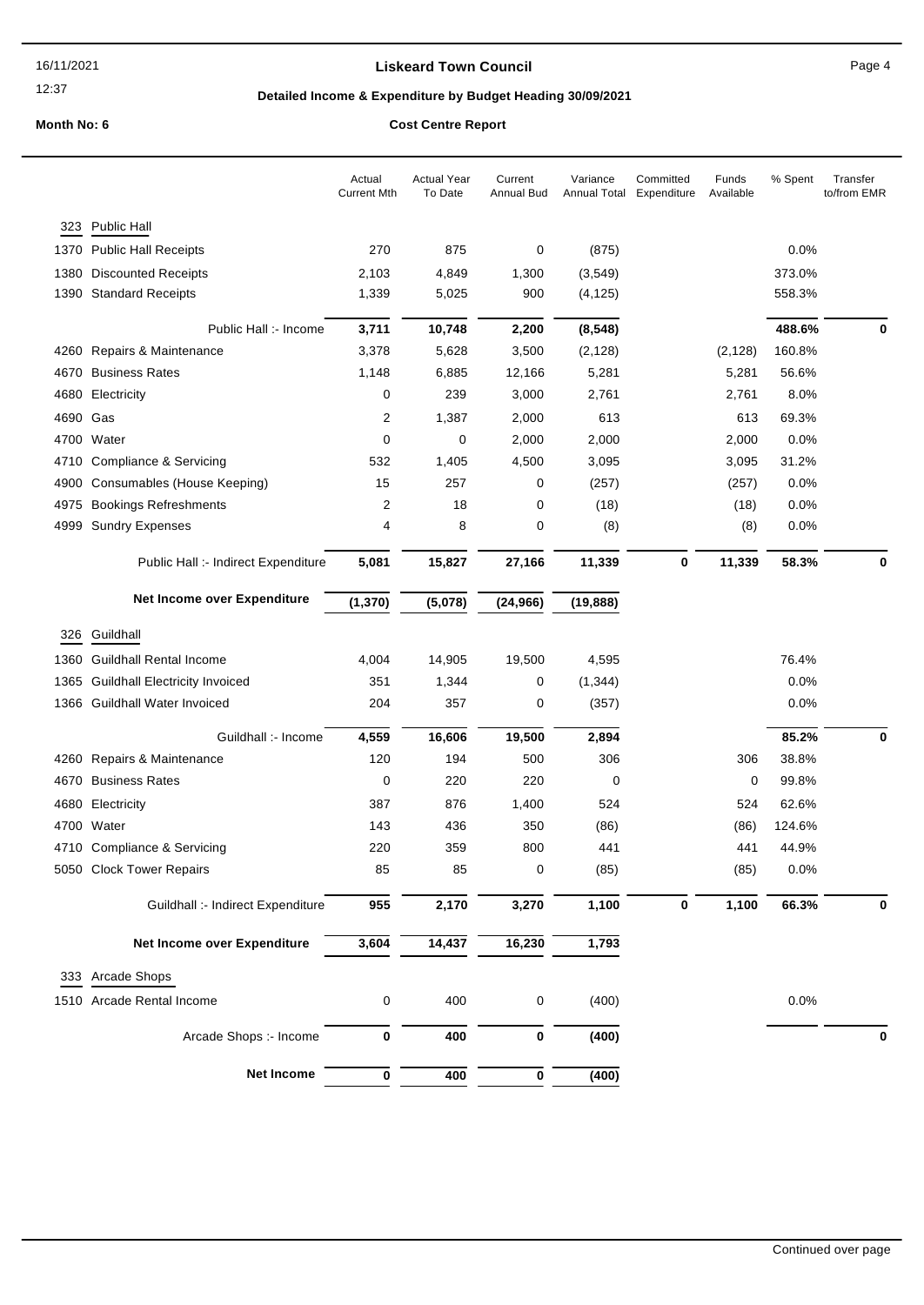### **Liskeard Town Council Canadian Council** Page 5

# **Detailed Income & Expenditure by Budget Heading 30/09/2021**

|          |                                             | Actual<br><b>Current Mth</b> | <b>Actual Year</b><br>To Date | Current<br>Annual Bud | Variance<br>Annual Total | Committed<br>Expenditure | Funds<br>Available | % Spent    | Transfer<br>to/from EMR |
|----------|---------------------------------------------|------------------------------|-------------------------------|-----------------------|--------------------------|--------------------------|--------------------|------------|-------------------------|
| 334      | <b>Forsters Hall</b>                        |                              |                               |                       |                          |                          |                    |            |                         |
| 4260     | Repairs & Maintenance                       | 0                            | 17                            | 1,500                 | 1,483                    |                          | 1,483              | 1.1%       |                         |
| 4670     | <b>Business Rates</b>                       | 462                          | 1,383                         | 13,886                | 12,503                   |                          | 12,503             | 10.0%      |                         |
| 4680     | Electricity                                 | 330                          | 453                           | 1,800                 | 1,347                    |                          | 1,347              | 25.1%      |                         |
| 4690 Gas |                                             | 39                           | 887                           | 1,500                 | 613                      |                          | 613                | 59.1%      |                         |
|          | 4700 Water                                  | 56                           | 101                           | 400                   | 299                      |                          | 299                | 25.3%      |                         |
|          | 4710 Compliance & Servicing                 | 466                          | 702                           | 1,200                 | 498                      |                          | 498                | 58.5%      |                         |
|          | Forsters Hall :- Indirect Expenditure       | 1,352                        | 3,543                         | 20,286                | 16,743                   | 0                        | 16,743             | 17.5%      | 0                       |
|          | <b>Net Expenditure</b>                      | (1, 352)                     | (3, 543)                      | (20, 286)             | (16, 743)                |                          |                    |            |                         |
| 336      | <b>Dean Street Toilets</b>                  |                              |                               |                       |                          |                          |                    |            |                         |
| 4260     | Repairs & Maintenance                       | 0                            | 0                             | 500                   | 500                      |                          | 500                | 0.0%       |                         |
| 4670     | <b>Business Rates</b>                       | 0                            | (414)                         | 439                   | 853                      |                          | 853                | (94.3%)    |                         |
| 4680     | Electricity                                 | 39                           | 79                            | 300                   | 221                      |                          | 221                | 26.2%      |                         |
|          | 4700 Water                                  | 115                          | 115                           | 400                   | 285                      |                          | 285                | 28.8%      |                         |
|          | 4720 Contract Maintenance                   | 0                            | 396                           | 800                   | 404                      |                          | 404                | 49.5%      |                         |
|          | Dean Street Toilets :- Indirect Expenditure | 154                          | 176                           | 2,439                 | 2,263                    | 0                        | 2,263              | 7.2%       | 0                       |
|          | <b>Net Expenditure</b>                      | (154)                        | (176)                         | (2, 439)              | (2, 263)                 |                          |                    |            |                         |
| 343      | <b>Westbourne Toilets</b>                   |                              |                               |                       |                          |                          |                    |            |                         |
| 4260     | Repairs & Maintenance                       | 0                            | 20                            | 500                   | 480                      |                          | 480                | 4.0%       |                         |
| 4670     | <b>Business Rates</b>                       | 0                            | (873)                         | 925                   | 1,798                    |                          | 1,798              | $(94.4\%)$ |                         |
|          | 4700 Water                                  | 267                          | 717                           | 1,500                 | 783                      |                          | 783                | 47.8%      |                         |
|          | 4720 Contract Maintenance                   | 0                            | 0                             | 1,300                 | 1,300                    |                          | 1,300              | 0.0%       |                         |
|          | Westbourne Toilets :- Indirect Expenditure  | 267                          | (136)                         | 4,225                 | 4,361                    | $\bf{0}$                 | 4,361              | (3.2%)     | 0                       |
|          | <b>Net Expenditure</b>                      | (267)                        | 136                           | (4, 225)              | (4, 361)                 |                          |                    |            |                         |
|          | 346 Sungirt Toilets                         |                              |                               |                       |                          |                          |                    |            |                         |
|          | 4260 Repairs & Maintenance                  | 0                            | 168                           | 500                   | 332                      |                          | 332                | 33.6%      |                         |
|          | 4670 Business Rates                         | 0                            | (1,871)                       | 1,983                 | 3,854                    |                          | 3,854              | $(94.4\%)$ |                         |
| 4680     | Electricity                                 | 57                           | 108                           | 300                   | 192                      |                          | 192                | 36.1%      |                         |
|          | 4700 Water                                  | 338                          | 1,121                         | 800                   | (321)                    |                          | (321)              | 140.1%     |                         |
|          | 4720 Contract Maintenance                   | 0                            | 0                             | 1,300                 | 1,300                    |                          | 1,300              | 0.0%       |                         |
|          |                                             |                              |                               |                       |                          |                          |                    |            |                         |
|          | Sungirt Toilets :- Indirect Expenditure     | 395                          | (474)                         | 4,883                 | 5,357                    | $\bf{0}$                 | 5,357              | (9.7%)     | 0                       |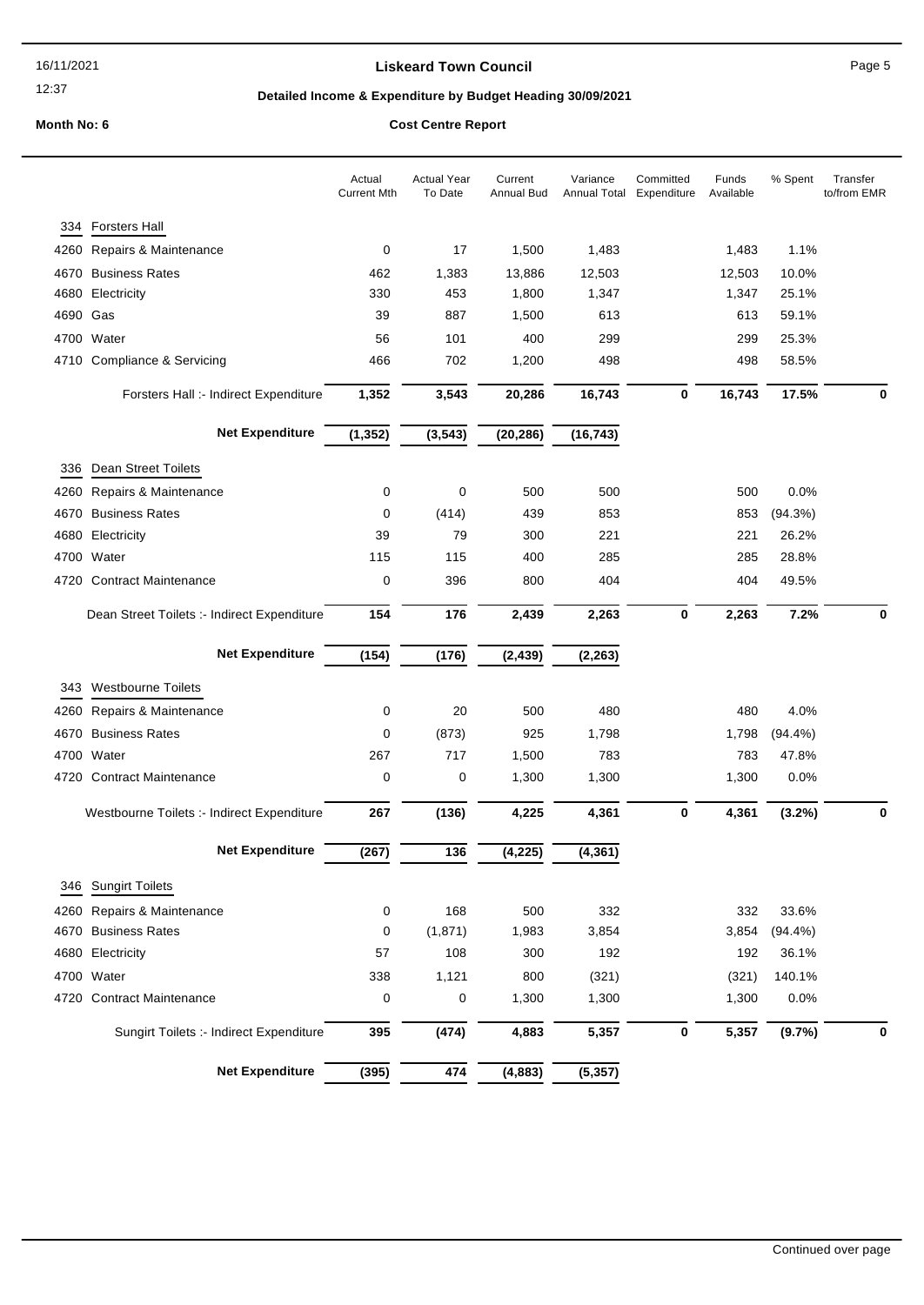16/11/2021

## 12:37

### **Liskeard Town Council Canadian Council** Page 6

# **Detailed Income & Expenditure by Budget Heading 30/09/2021**

|      |                                                           | Actual<br><b>Current Mth</b> | <b>Actual Year</b><br>To Date | Current<br>Annual Bud | Variance<br>Annual Total | Committed<br>Expenditure | Funds<br>Available | % Spent | Transfer<br>to/from EMR |
|------|-----------------------------------------------------------|------------------------------|-------------------------------|-----------------------|--------------------------|--------------------------|--------------------|---------|-------------------------|
| 348  | Pipewell/Fountain/War Memorial                            |                              |                               |                       |                          |                          |                    |         |                         |
|      | 4680 Electricity                                          | 23                           | 59                            | 0                     | (59)                     |                          | (59)               | 0.0%    |                         |
|      | 4700 Water                                                | $\mathbf 0$                  | 67                            | 0                     | (67)                     |                          | (67)               | 0.0%    |                         |
|      | Pipewell/Fountain/War Memorial :- Indirect<br>Expenditure | 23                           | 126                           | 0                     | (126)                    | $\bf{0}$                 | (126)              |         | $\bf{0}$                |
|      | <b>Net Expenditure</b>                                    | (23)                         | (126)                         | 0                     | 126                      |                          |                    |         |                         |
| 353  | Allotments                                                |                              |                               |                       |                          |                          |                    |         |                         |
|      | 1500 Allotment Receipts                                   | 939                          | 939                           | 1,000                 | 62                       |                          |                    | 93.8%   |                         |
|      | Allotments :- Income                                      | 939                          | 939                           | 1,000                 | 62                       |                          |                    | 93.8%   | 0                       |
|      | 4260 Repairs & Maintenance                                | 0                            | $\mathbf 0$                   | 800                   | 800                      |                          | 800                | 0.0%    |                         |
|      | 4700 Water                                                | 0                            | 0                             | 500                   | 500                      |                          | 500                | 0.0%    |                         |
|      | 5100 Allotment Rent - Lake Lane                           | 0                            | 30                            | 55                    | 25                       |                          | 25                 | 55.3%   |                         |
|      | Allotments :- Indirect Expenditure                        | 0                            | 30                            | 1,355                 | 1,325                    | $\bf{0}$                 | 1,325              | 2.2%    | $\bf{0}$                |
|      | Net Income over Expenditure                               | 939                          | 908                           | (355)                 | (1, 263)                 |                          |                    |         |                         |
|      | Thorn Park                                                |                              |                               |                       |                          |                          |                    |         |                         |
| 356  |                                                           | 136                          | 213                           |                       | 787                      |                          | 787                | 21.3%   |                         |
|      | 4260 Repairs & Maintenance<br>5150 Grounds Maintenance    | 0                            | 400                           | 1,000<br>2,000        | 1,600                    |                          | 1,600              | 20.0%   |                         |
|      |                                                           |                              |                               |                       |                          |                          |                    |         |                         |
|      | Thorn Park :- Indirect Expenditure                        | 136                          | 613                           | 3,000                 | 2,387                    | $\bf{0}$                 | 2,387              | 20.4%   | 0                       |
|      | <b>Net Expenditure</b>                                    | (136)                        | (613)                         | (3,000)               | (2, 387)                 |                          |                    |         |                         |
| 363  | Rapsons Field                                             |                              |                               |                       |                          |                          |                    |         |                         |
| 4260 | Repairs & Maintenance                                     | 0                            | 84                            | 500                   | 416                      |                          | 416                | 16.8%   |                         |
|      | 5150 Grounds Maintenance                                  | 0                            | 320                           | 1,500                 | 1,180                    |                          | 1,180              | 21.3%   |                         |
|      | Rapsons Field :- Indirect Expenditure                     | 0                            | 404                           | 2,000                 | 1,596                    | 0                        | 1,596              | 20.2%   | 0                       |
|      | <b>Net Expenditure</b>                                    | $\pmb{0}$                    | (404)                         | (2,000)               | (1, 596)                 |                          |                    |         |                         |
| 365  | Golitha Rise                                              |                              |                               |                       |                          |                          |                    |         |                         |
|      | 5150 Grounds Maintenance                                  | 0                            | 0                             | 500                   | 500                      |                          | 500                | 0.0%    |                         |
|      | Golitha Rise :- Indirect Expenditure                      | 0                            | $\pmb{0}$                     | 500                   | 500                      | $\bf{0}$                 | 500                | 0.0%    | $\bf{0}$                |
|      | <b>Net Expenditure</b>                                    | $\bf{0}$                     | 0                             | (500)                 | (500)                    |                          |                    |         |                         |
| 366  | Eastern Avenue                                            |                              |                               |                       |                          |                          |                    |         |                         |
| 5150 | <b>Grounds Maintenance</b>                                | 0                            | 120                           | 500                   | 380                      |                          | 380                | 24.0%   |                         |
|      |                                                           |                              |                               |                       |                          |                          |                    |         |                         |
|      | Eastern Avenue :- Indirect Expenditure                    | 0                            | 120                           | 500                   | 380                      | $\pmb{0}$                | 380                | 24.0%   | $\bf{0}$                |
|      | <b>Net Expenditure</b>                                    | 0                            | (120)                         | (500)                 | (380)                    |                          |                    |         |                         |